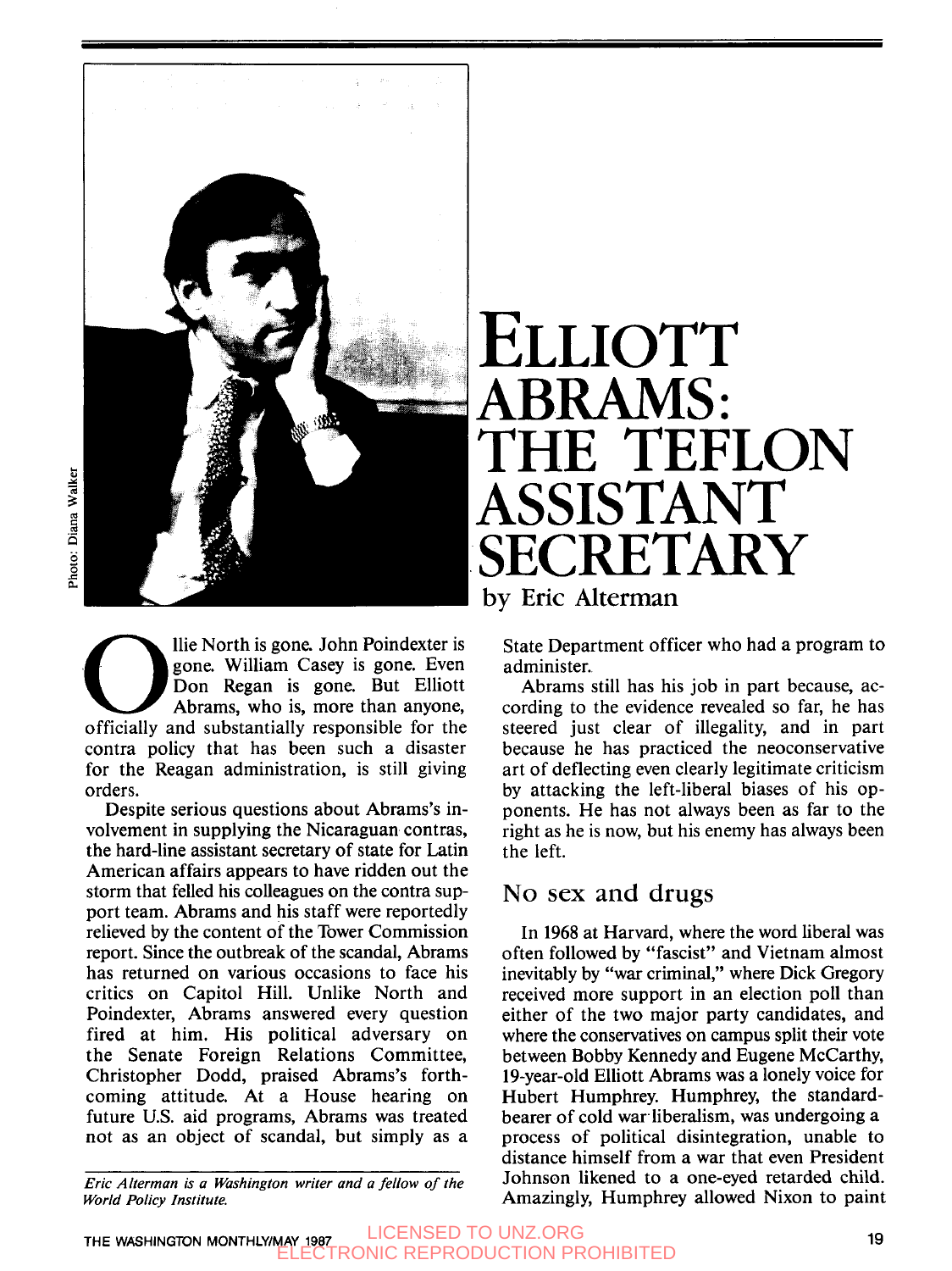himself the "peace candidate," then prattled on about "the politics of joy" in the wake of the killings of Kennedy and King.

What drew Abrams-of liberal parentage and a progressive education—to support Humphrey? Idealism? What idealism could there be in supporting a worn-out candidate and a failed policy in Vietnam? Ambition? The future of the party, particularly for bright young men from Harvard, was clearly with the "Dump the Hump" legions, who, four years later, would coalesce in the McGovern candidacy.

Abrams chose Humphrey because the peace movement wanted not merely to end the war but to smash the establishment with which he identified. Steven Kelman, one of Abrams's college roommates and now professor of public policy at Harvard's Kennedy School of Government, recalls Abrams seemed uncommonly concerned about "the real world" outside Harvard. He remembers him as a "basically happy, welladjusted, and unalienated guy. He had good relations with his family and was always far more oriented towards success, including monetary, than anybody else we knew."

At Harvard, Abrams ensconced himself in Adams House, a hub of left-wing activity. He was definitely "different," even from his own crowd of anti-SDS conservatives and social democrats. Clean-shaven, neatly groomed, and serious to the point of eccentricity, Abrams stood out on campus as a metaphor for the parents everybody had left behind. He seemed immunized against the common collegiate attractions of sex, drugs, and rock 'n roll. His own theory as to why is that his Greenwich Village high school, Elizabeth Irwin, "constituted an inoculation of sorts. . . . Marijuana was all over Elizabeth Irwin when I was in high school. That style of dress, radical politics. And it was quite clear to me that this was not a manifestation of individual thought; it was mass thoughtlessness ." Moreover, he recalls, "My parents were more traditional in a number of ways than most parents raising children in the sixties. . . . There were very strict rules ." "Elliot was completely out of sympathy with the cultural tone of the sixties," says Benjamin Ross, another roommate. "He was the only person I ever met who looked more comfortable<br>in a brand new pair of Levis than worn-out ones."

### **Anti-war, anti-SDS**

Abrams entered college with the demeanor of a small-town pastor and the politics of an Americans for Democratic Action (ADA) liberal.

He thought hard, made up his mind, and then spoke it to anybody who would listen. In those days, Abrams spoke as a disillusioned liberal, but one who still believed in the possibility of a reformed, peaceful, and progressive American government. In his first published article, in *The New Leader* in **1968,** he explained to the magazine's fuddy-duddy readership that students were "voicing more subtle objections, **I** suppose, than are convenient. . .we are talking about problems that even prosperity cannot solve." He worried that the war in Vietnam caused America's image in the world to suffer new damage each day the war went on. "This is unfair to me and to my generation," he complained. "Destroy the irreplaceable and you deprive us of our birthright. . . . There are riots in our cities and **10,000**  boys are dying in Vietnam and people have the nerve to tell us we object to the president because of his style.''

*An* Abrams piece published a year later on the **SDS** riot at Harvard and the ensuing student strike contained this passage about the Cambridge police: "With their helmets, plastic face visors, and long riot clubs, the effect they created was not merely terrifying, but grotesque."

Abrams recalls these articles almost apologetically as "the most left-wing things **I** ever wrote." Yet more interesting than the left-wing voice of youth Abrams adopted is the sophistication of his writing style and sentiments. Abrams wrote about why American youth was aflame and described the events that struck terror into the hearts of Harvard students, administrators, and faculty without once resorting to rhetorical condemnation of either side. His critiques of liberal America have no hint of joyous rebellion or cynical contempt for his elders; they're models of hard-headed liberal analysis.

Nevertheless, in Myra McPherson's *Long Time Passing,* Abrams portrayed himself as "the rarest of political species-an outspoken hawk at Harvard-class of **1969** ." He told McPherson, "It always seemed to me that the so-called NLF forces, the Buddhists, were in fact not going to take over [Vietnam], but that the communists were going to take over. The notion that if the United States would just leave, the killing would stop was unbelievably foolish." In his office, Abrams puts aside his public revisionism and admits to having opposed the war in Vietnam, although he says he came to support the Nixon position in Vietnam and Cambodia by the time he left to get his masters at the London School of Economics.

Abrams, exempt from the draft for medical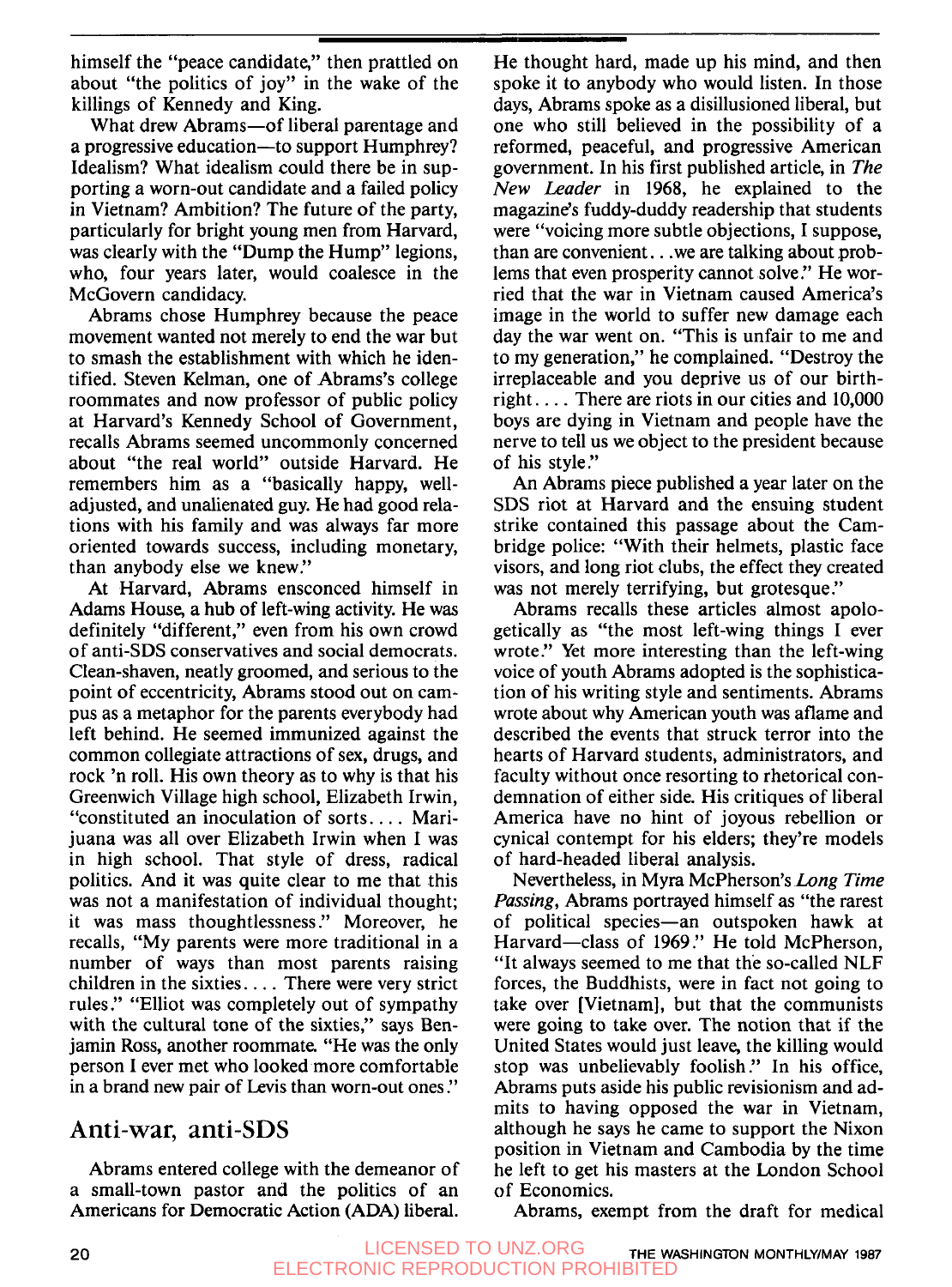reasons, was opposed to Johnson's Vietnam policy while in college. But he was far more passionate in his opposition to the radical anti-Vietnam movement on campus that had united in SDS. "Elliot opposed the war," recalls Kelman, "but it's hard to say to what extent his opposition was his ticket to credibility. In order to get anyone to listen to you in those days, you had to be against the war."

Kelman wonders whether Abrams's current feelings about El Salvador and Nicaragua derive from his days in the besieged anti-SDS minority at Adams House: "In many ways he is still living in the sixties. . .where Harvard is about to be taken over by left-wing radicals." Dan Hastings, a law school comrade who is now a New York attorney and conservative Republican, disagrees: "Elliot had the rare personal experience to observe a genuine totalitarian group—the SDS exercise its influence in American life."

## **All in the family**

While a law student, Abrams began to impress leading neoconservative intellectuals. He rented the attic of Nathan Glazer, who recruited him to write for *The Public Interest.* Glazer also introduced him to Norman Podhoretz, who was in the market for bright new conservatives for Com*mentary.* Though increasingly skeptical of liberal solutions to age-old problems of poverty and race relations, Abrams's writings remained civil and reserved. Like Podhoretz, Irving Kristol, and most of the New York-Cambridge neoconservatives, Abrams concentrated much of his criticism on the New Politics wing of the Democratic party.

After finishing law school, Abrams worked briefly for the high-powered New York law firm of Breed, Abbott and Morgan. He was getting rich, but he was bored. "These people don't even read *Commentary,"* he complained to a friend. So he accepted a job with Senator Henry "Scoop" Jackson, the leader of the Democratic party's anti-McGovernism faction, and the father of political neoconservatism.

Political neoconservatism, nurtured in Washington, was a parallel development to that of the New York neoconservative intellectuals, though instead of Marxists becoming Nietzscheans, Democratic Cold War anticommunists became Republican Cold War anticommunists. In the years before he became a Republican and joined the Reagan State Department, Abrams straddled the worlds of political and intellectual neoconservatism, carefully maintaining his ties to the centrist establishment in both cities. He conunued to contribute to *Commentary,* keeping his rhetoric civil and deferential rather than adopting the inflammatory, prosecutorial tones of Podhoretz. Abrams left Jackson's staff in **1976**  to become special counsel, then chief of staff for the then- neoconservative senator, Daniel Patrick Moynihan. There, too, Abrams impressed his associates. Chester Finn, now assistant secretary of education for research and improvement, Charles Horner, now USIA assistant director for programs, and Timothy Russert, now vicepresident of NBC News, all former Moynihan aides, are unanimous in their undiluted praise for their ex-boss, Abrams.

When Jimmy Carter was elected president in **1976,** his administration infuriated Abrams and his friends by refusing to appoint them to important foreign policy jobs. "We were completely frozen out," he complained to Sidney Blumenthal. "We got one unbelievably minor job. It was a special negotiator position. Not for Polynesia. Not Macronesia. But Micronesia ." That Carter chose Cyrus Vance, Zbigniew Brezinski, and James Schlesinger for his cabinet somehow convinced Abrams that Carter's was a "new left administration ."

In **1980,** Abrams married Rachel Mark Decter, Podhoretz's adopted daughter, in essence merging, in Abrams, the political and intellectual schools of neoconservatism. Podhoretz jokingly admits to trying to arrange the marriage, because Rachel "had a lot of dangerous friends ." But in marrying Decter, Abrams also enlisted in what Blumenthal has called Podhoretz's neoconservative "family-run dry cleaners," which now includes Podhoretz, and Rachel's mother, Midge Decter, who is a writer and the executive director of the Committee for the Free World. It also includes their daughter, Naomi Munson, a frequent contributor to the committee's publication, *Contentions,* and her husband, Steve Munson, until recently the committee's deputy director. Their son, John Podhoretz, is executive editor of Sun Myung Moon's newsweekly, *Insight.* 

After plotting revenge throughout the Carter administration, Abrams, in **1980,** joined Democrats for Reagan and traveled across the country giving speeches to Jewish organizations on how much tougher Reagan would be than Carter was. Shortly after the election, Abrams enlisted in the conservative Counter-Establishment and became a card-carrying Republican. It was a propitious decision.

Alexander Haig appointed Abrams assistant secretary of state for international organizations;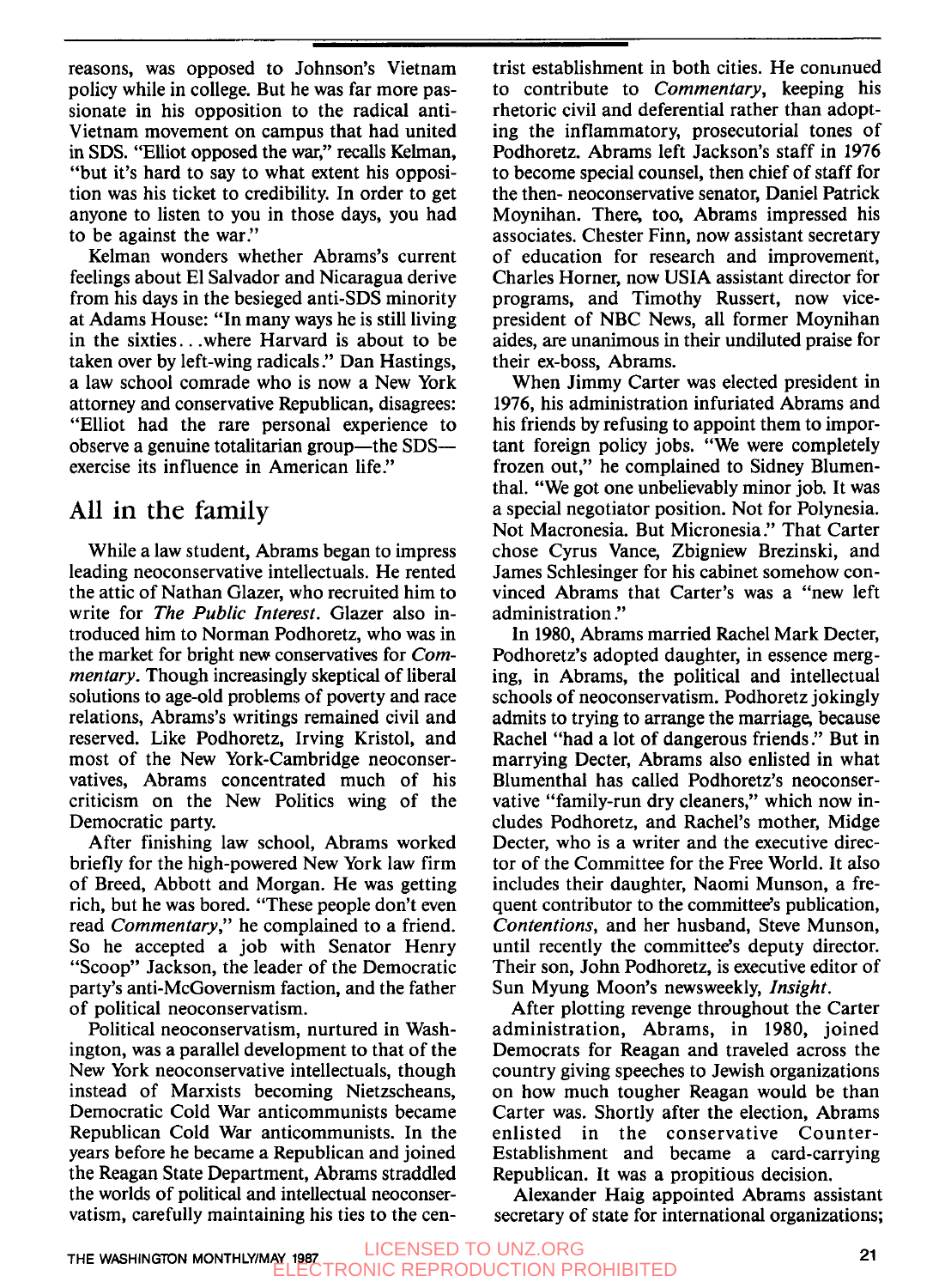his job was to stay out of the way of Jeane Kirkpatrick, for whose operations at the UN he was ostensibly responsible.

At the outset of his stormy tenure, Haig had considered human rights sissy stuff and informed the senators who confirmed him that since terrorism was the most serious violation of human rights he could imagine, all resources previously devoted to the promotion of human rights by the American government would henceforth be devoted to terrorism. That position, and the administration's first nominee for it, Ernest Lefever, proved unpopular with Congress and the Washington media. So Haig redefined the job and sought a new nominee.

Abrams was named to the high-profile position in the wake of a leaked memo recommending his selection. The memo, ostensibly written by Deputy Secretary William Clark and Undersecretary Richard Kennedy, was actually written by Abrams. "Human rights means trouble," the memo said, "for it means choices which may adversely affect bilateral relations. At the very worst, we will have to speak honestly about our friends' human rights violations ." Shortly after, in a memo approved by Reagan, Abrams wrote: "Human rights is not something we tack on to our foreign policy but is its very purpose: the defense of freedom in the world ." Yet he also made clear that he saw U.S. human rights policy as a strategy to counter the Soviets.

The appointment was perfect both for Abrams and for the promotion of neoconservative philosophy. Nothing had annoyed Kristol, Kirkpatrick, and *Commentary* about Jimmy Carter so much as his constant complaining about this or that political prisoner in some anticommunist jail somewhere. "Carter never had a human rights philosophy except that the U.S. was generally a bad place going around the world doing bad things," says Abrams.

As assistant secretary, Abrams managed to redefine the concept of human rights with such political dexterity that it took his opponents in the human rights community a while to make sense of what he'd done. Most of them had not opposed his appointment, partially out of political necessity but also because they believed this "tough cookie-pusher," as William Safire called him, might actually mean some of the reasonable things he was saying.

Today, the list of complaints against Abrams by human rights activists and Central American experts is long and deep. Patricia Derian, Jimmy Carter's human rights secretary, calls Abrams's policies a mixture of "hatred, pandering, cries of anti-Americanism, screwy logic, and iingoistic slogans—all the shoddy hallmarks of the Reagan era of human rights and foreign policy.'' The former head of the State Department's Cuban Interests section in Havana, Wayne Smith, calls Abrams "a man willing to lie and misrepresent the facts about anything ." Vicechair of Americas Watch Committee, Aryeh Neier, thinks he sees in Abrams "an opportunist who uses human rights to advance other agendas" and the possessor of "a personal vicious streak ." Larry Birns, the director of the Council for Hemispheric Affairs, considers Abrams "the most disreputable if not sleazy figure" he has met in 30 years of monitoring U.S.-Latin American relations.

Abrams regularly returns the favor. He calls former ambassador to El Salvador, Robert White, "a crank and a fanatical hater of the administration ." Neier's human rights work is "garbage" and "completely politicized," and Father Robert Drinan of ADA "stinks" for comparing U.S. action in El Salvador and Nicaragua with the Soviet invasion of Afghanistan. Abrams routinely exercises his constitutional right to refuse to appear on platforms with such critics as Alexander Cockburn, Smith, Birns, and White. When informed that *The Nation's* Christopher Hitchens was among the journalists who would be questioning him on one television news show, Abrams canceled his appearance. He has also instructed his staff not to deal with Birns or his organization.

Why the hatred? "I'll tell you why," Abrams volunteered. "Over the period of the Vietnam struggle in the U.S., the left, in which I include people like Mary McGrory, Anthony Lewis, and Aryeh Neier, became absolutely certain of its moral superiority over the right. They were accustomed to having policies they believed in challenged, but what drives them nuts is the attempt to undercut their position of moral superiority."

The Abrams attempt to undercut the "moral superiority" of the human rights community is based on the old "teach a man to fish" homily. Get a dissident out of jail, and you'll have to get another one out tomorrow. But teach a country to become democratic, and human rights will be codified and protected forever. As long, then, as a country is moving "in the direction of democracy," the U.S. must do what it can to avoid antagonizing that country's military so democratic reforms are allowed to proceed. Countries that are going to or have already gone communist, however, must be pressured to make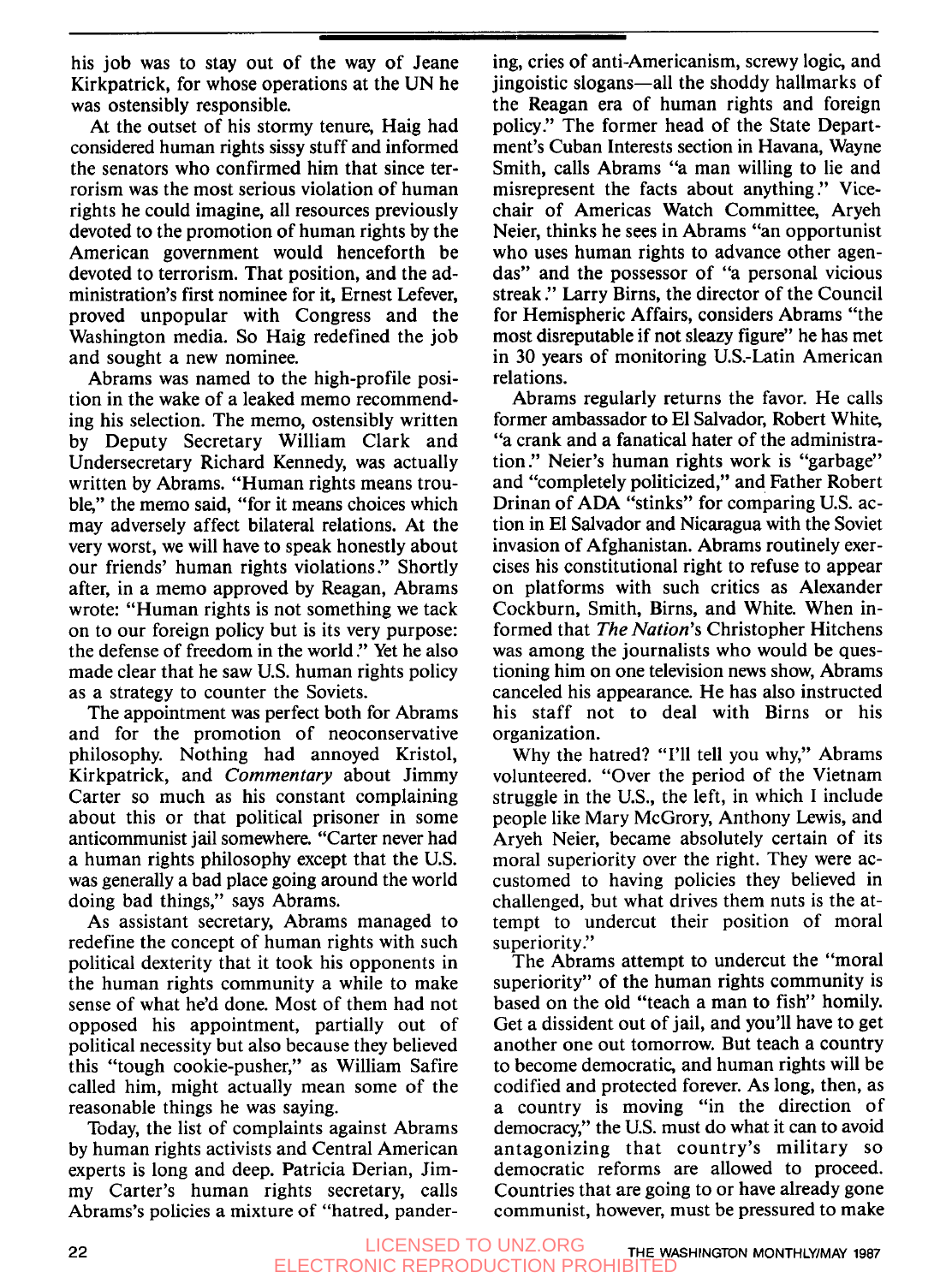

 $\Gamma$  very week the White House 20 newly minted copies of *The New Republic.* They can't afford to be without its up-to-the-minute coverage of the week's top issues, nor can they resist its lively journalistic style and challenging point of view- the kind of award-winning writing that prompted *The Wall Street Journal* to describe the magazine as "the envy of publishers elsewhere for its dedicated and influential readership:'

You'll see the vitality in *The New Republic's* thirst for original thinking from every part of the political spectrum. Each and every week you are on the **cutting** edge

# $THE$  **NEW REPUBLIC**

of what's going on-not only in politics, but in international events, vital social issues, the press, film and the arts. Wouldn't you like to know, every week, what the White House knows? Return the coupon now. week, what the White House knows?<br>
Return the coupon now.<br> **Comparison in the White House I I also like to know what the White House I** 

knows. Please enter my subscription for:

#### *0* **48 ISSUES AT \$36**

**I**  I

**I** 

Name **I**  Nettilli the Coupon How.<br>  $\frac{1}{\sqrt{2}}$   $\frac{1}{\sqrt{2}}$   $\frac{1}{\sqrt{2}}$   $\frac{1}{\sqrt{2}}$   $\frac{1}{\sqrt{2}}$   $\frac{1}{\sqrt{2}}$   $\frac{1}{\sqrt{2}}$   $\frac{1}{\sqrt{2}}$   $\frac{1}{\sqrt{2}}$   $\frac{1}{\sqrt{2}}$   $\frac{1}{\sqrt{2}}$   $\frac{1}{\sqrt{2}}$   $\frac{1}{\sqrt{2}}$   $\frac{1}{\sqrt{2}}$   $\frac{1}{\sqrt{2}}$  C 48 ISSUES AT \$36<br>
Name<br>
Address<br>
Address<br>
<u>City State</u> - Zip - Zip - Zip Payment enclosed □ Bill me □ Payment enclosed *0* **BiU** me *0* **I**  Name - Address - State<br>
Address - State - State<br>
Payment enclosed  $\Box$  Bill me<br>
Please charge my VISA  $\Box$  /<br>
MasterCard  $\Box$  Credit Card N<br>
Exp. Date - Signature<br>
The New Figure

Please *charge* my VISA *0* American Express **I** 

MasterCard *0* Credit Card No.

**I I I The New Republic P.O. Box 56515, Boulder, CO 80322-6515 Allow 3 to 5 week for delivery of your first hrue.** *AU* **foreign orders mwt be prepaid at** *\$25* **I** 

LICENSED TO UNZ.ORG ELECTRONIC REPRODUCTION PROHIBITED

**I I I I I**  י<br>|<br>! י **I I I** 

**I**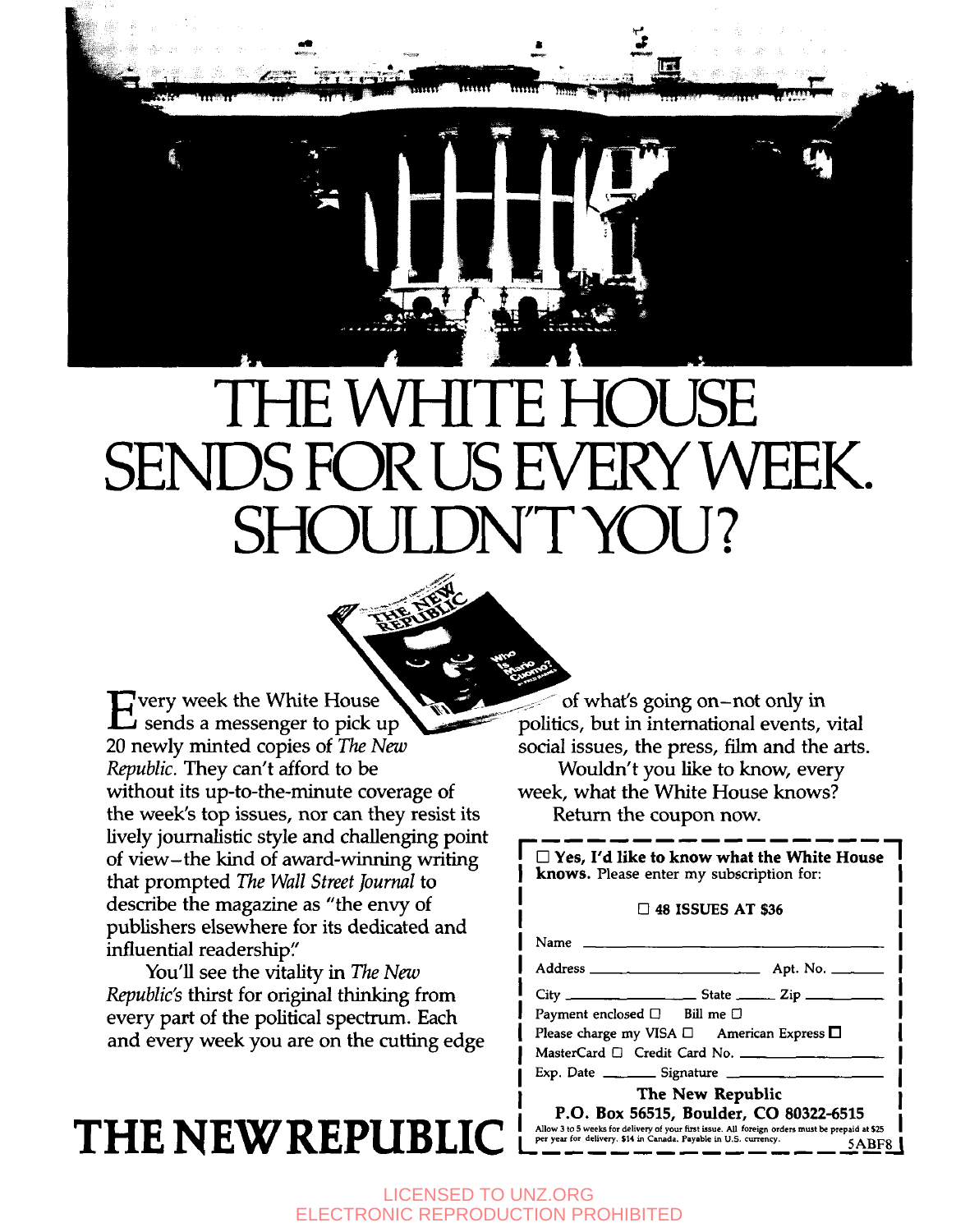**Elliott was completely out of sympathy with the cultural tone of the sixties,** " **said Benjamin Ross, a college roommate. "He was the only person I ever met who looked more comfortable in a brand new pair of Levis than worn-out ones. <sup>77</sup>**

their ruling elites realize the cost of being undemocratic and refusing to respect human rights. "We consider anticommunism to be a human rights policy," said Abrams. Thus we have contras in Nicaragua, Savimbi in Angola, and rebels in Afghanistan and Cambodia. Abrams does admit there are serious limits to this kind of pressure. We haven't aided an armed struggle in, say, Poland "not because we don't have the right to.. .or because we wouldn't like to," he says, but because it could lead to nuclear war.

In some cases, Abrams and the administration may have had success with this kind of pressure, though, of course, how much influence our policies have is unknowable. Some countries in Latin America are moving slowly towards greater democracy. Abrams also opposed Jesse Helms's attempt to pressure the State Department closer to General Augusto Pinochet in Chile. There is also reason to be proud of our support for Corazon Aquino and her peaceful revolution, however belated it may have been.

Still, the net result of Abrams's shift in philosophical focus is that if a country receiving U.S. aid surrounds itself with the trappings of democratic process, it is likely that such things as torture, disappearances, and denial of *habeas* corpus will become less of a problem in bilateral relations-particularly if the country can point to a few Marxists in its hills.

#### No **massacres**

In early **1981,** Haig drew the line against further Marxist advancement in El Salvador. The Salvadoran government, led by the tattered remains of a reformist coup and in the midst of a civil war with Marxist guerrillas, was helpless to control a military on a rampage. Hundreds of people were being murdered each month for political reasons in a country the size of Vermont. The U.S. Senate, confronted with reports of these massacres, passed legislation requiring the presi

dent to certify that the Salvadoran government was making progress toward controlling human rights abuses before Congress would grant him his requested military assistance. Reagan eventually circumvented this inconvenience using a pocket veto, but the certification hearings in the interim were highly embarrassing.

In July **1982,** Abrams admitted to the House Foreign Affairs Committee that "human rights violations in El Salvador continue at levels that could easily dishearten us." That year, Tutela Legal, the human rights office of the archdiocese of San Salvador, attributed more than 6,000 political murders of noncombatants to the army, the security forces, and their allied paramilitary groups. While this was indeed an "improvement" of more than 50 percent compared to **1981**  figures, there were also fewer potential victims after the tens of thousands of killings in **1980** and **1981.** But, Abrams testified, the Salvadorans now had "a government freely elected, committed to democratic reform, including further free elections, and attempting. . .to make significant improvements in the human rights situation ."

By early **1985,** Abrams and the administration were declaring victory for their El Salvadoran policy. There had indeed been improvements. Death squad massacres had been reduced considerably. The **1982** elections resulted in a new constitution, and the election in **1984** brought to power Jose Napolean Duarte, a leader who had clear popular support. But Abrams and the administration oversold their success. No members of the death squads were ever brought to justice. The elections—with their mandatory voting, clear plastic voting boxes, and soldier escorts-were hardly pristine. And when the press reported human rights problems, Abrams dismissed them as fabrications. Appearing with Aryeh Neier on "Nightline" in February, Abrams insisted to Ted Koppel, "I'm telling you there were no massacres in El Salvador in 1984." When Neier asked about reported massacres in Los Llanitos in July and

**24 THE WASHINGTON MONTHLYIMAY 1987** LICENSED TO UNZ.ORG ELECTRONIC REPRODUCTION PROHIBITED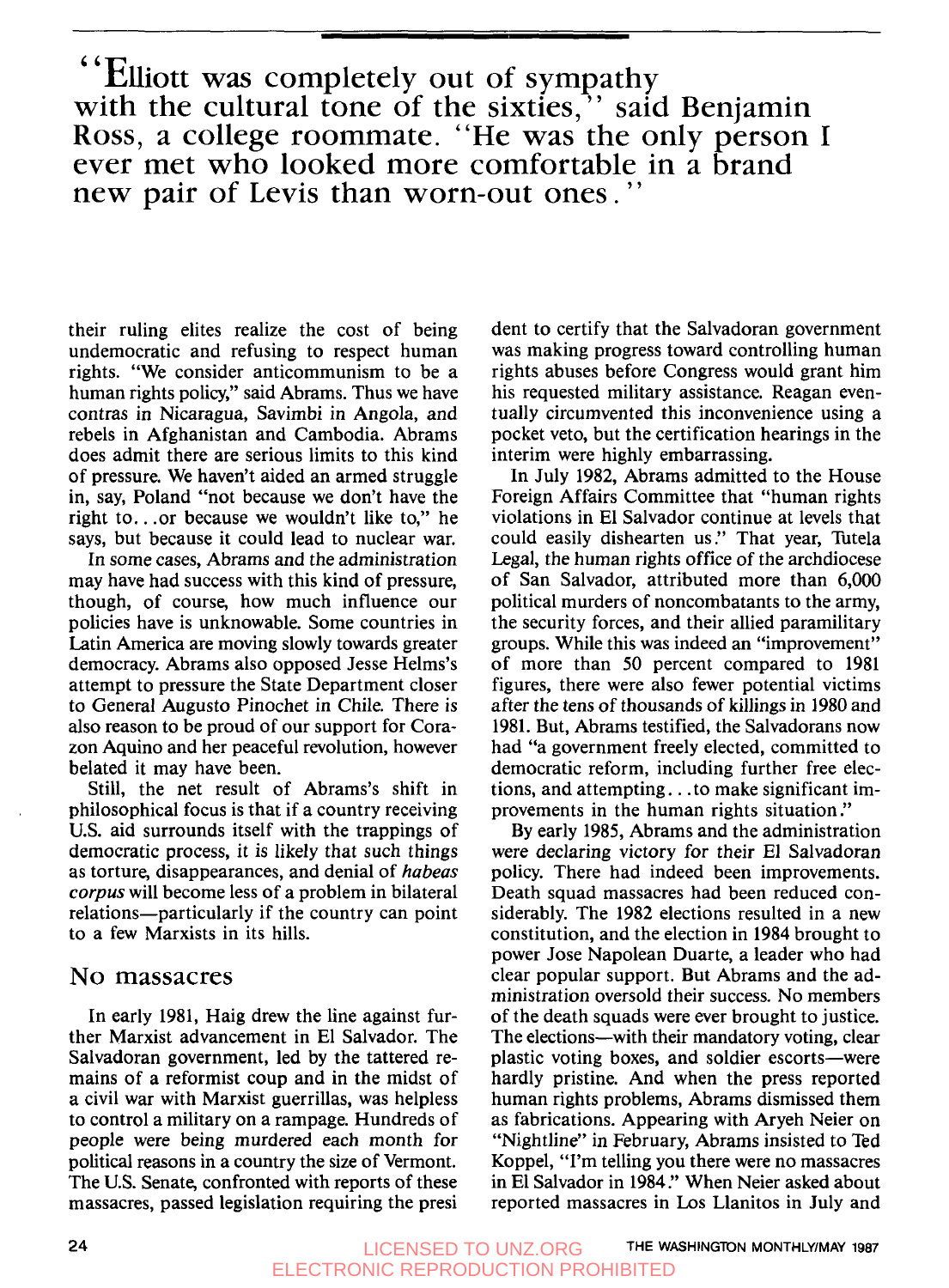near the Gualsinga River in August, Abrams countered, "They never happened," insisting that such reports were often guerrilla propaganda. Yet remains of victims of the first massacre were observed and survivors were interviewed by correspondents from three major newspapers, the Catholic Church, and Americas Watch. "[Rleporters who went to the scene and looked at what took place, they were simply being propagandists for the guerrillas. Is that right?" asked Neier. Responded Abrams: "I would have to tell you that the U.S. embassy is in a better position than a newspaper which has a one-man bureau, to investigate what is going on in El Salvador.'' When asked by Koppel if the embassy had investigated reports, Abrams's confidence seemed to drop: "My memory is that we did, but I don't want to swear to it because I'd have to go back and look at the cables ." Neier says embassy officials have told him the investigations never took place; the State Department has never offered proof to the contrary.

### **Disappearing evidence**

Abrams has reacted similarly to other incidents that didn't suit his perspective. In April 1985, a leader of the Guatemalan Mutual Support Group (an organization of mothers of the disappeared), her brother, and two-year-old son, were found dead in their overturned car. Friends of the deceased had cause for suspicion; mourners at the funeral, for instance, noted that the child's fingernails were missing. The case drew the attention of the international press. Yet Abrams supported the official government explanation and asserted that "so far there is no evidence indicating other than that the deaths were due to an accident." In late 1986 Abrams denounced the continued protests of the group and one of its spokeswomen, Ninez de Garcia. "They are out to get a man [President Vinicio Cerezo Arevalo] who literally risked his life to bring democracy to Guatemala ." President Cerezo probably has put his life on the line. And while the military remains powerful and the killings continue, there is now a civilian government in Guatemala; no small accomplishment given the country's authoritarian history. Rather than admit, however, that the country has a long way to go, Abrams simply impugned the motives of those pointing out uncomfortable facts. "Ninez de Garcia considers this country to be a fascist country," he went on. "She has no right to call herself a human rights worker."

op-ed article for The *New* York Times that she had witnessed the assassination of 29-year-old Carlos Diaz in broad daylight on the streets of Guatemala City. She said that reports of the assassination never appeared in the press and that therefore the State Department's figures for deaths and disappearances probably were not accurate. In a letter to the editor, Abrams insisted that "the murder was reported in the Guatemalan press" and named a nonexistent newspaper. A State Department official later admitted that the newspaper report to which Abrams had referred was not a report of the assassination but a funeral announcement paid for and placed by the victim's family. There was no mention in the announcement of the cause of death.

Abrams has made strong assertions and then been unable or unwilling to back them up time and again. Perhaps the most widely publicized case was that of Patricia Lara, the left-leaning 35-year-old star reporter for the largest, most important newspaper in Colombia. Upon entering this country last October for a routine visit, Lara was detained and then imprisoned in maximum security at the Manhattan Correctional Center. Following a brief hearing at which she was told that her name had appeared on the Immigration Service's list of undesirable aliens, Lara was deported.

The imprisonment and deportation caused an international uproar. Lara was greeted at home as a heroine and widely referred to as "Patricia Daniloff ." A few weeks later, Abrams appeared on "60 Minutes" to explain that Lara was not a "journalist" but an administrative terrorist directed by the Cuban secret service and M-19, the Colombian guerrilla organization. Lara had in fact written a book critical of M-19 and its Cuban connection. Colombian Defense Minister General Rafael Samudio Molina, in a December letter, informed Lara that the Colombian government had "no evidence" of her participation in guerrilla activities. Molina's letter, says Abrams, "would appear to be at variance with the facts as they are known to both the United States and the Colombian government ."

#### **Contra Inc.**

With the contras, as with the Salvadoran government, Abrams has attempted to discredit reports of human rights violations as politically motivated. He has told Congress that "there are strong grounds for skepticism concerning many of the charges of abuse," and personally, Abrams did "not think it is that big a problem ." As with

In another incident, Beatriz Mann noted in an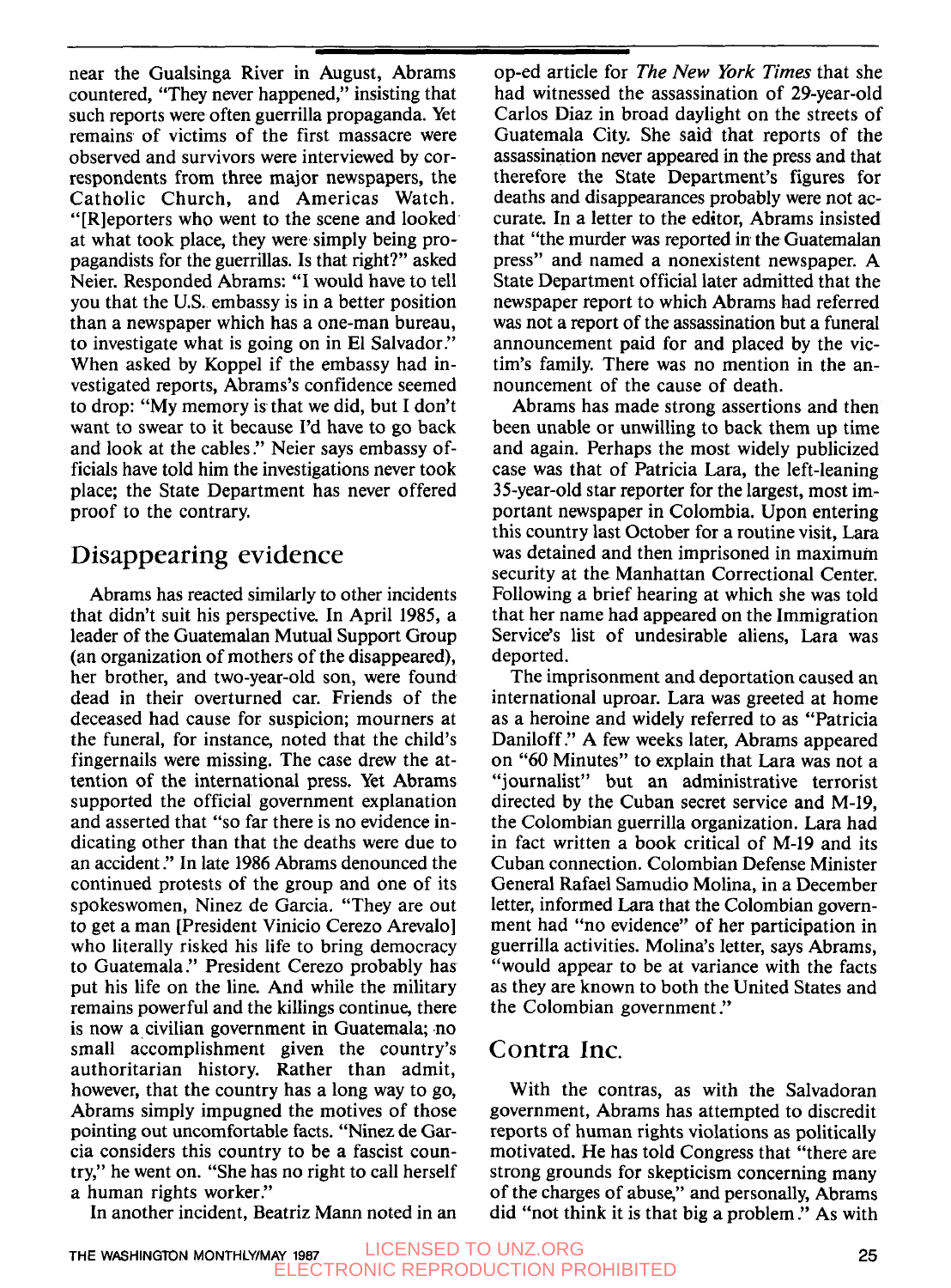## At the New York law firm of Breed, Abbott and Morgan, Abrams was getting rich, but he was bored. "These people don't even read *Commentary*," he complained to a friend.

El Salvador, Abrams is simply trying to wish away inconvenient aspects of reality. While no solid figures are available from any credible sources, Americas Watch reported that in **1986** the contras continued to engage in, among other reprehensible practices, "selective but systematic killings. . . indiscriminate attacks against civilians. . .wholesale kidnapping of civilians for the apparent purposes of recruitment as well as intimidation. . .including a significant number of children ."

On April 30, **1985,** Abrams was appointed assistant secretary for Latin American Affairs. Flacking for the contras has been just one of his new responsibilities. The Nicaraguan Humanitarian Assistance Office (NHAO), set up when Congress mandated that the CIA was to have no involvement in the distribution of the original \$27 million "humanitarian" contra aid package, is under Abrams's direct charge.

Abrams chaired the weekly interagency meetings attended by North, officials from the Pentagon, the CIA, and whomever else was needed to discuss logistical details of the contra war. The agenda at these meetings reportedly ranged from the number of grenade launchers needed to whether or not contra leader Adolfo Calero should appear on "Nightline."

Although Abrams so far has survived the contra investigations, the evidence shows he came perilously close to running afoul of the law:

0An associate of North's named Robert W. Owen, who received a **\$50,000** contract from Abrams's NHAO for unspecified services, has been identified by former mercenary Jack Terrell as having been with Adolfo Calero at the contra planning session of the murder of Eden Pastora, a contra leader the CIA was unable to control. Pastora escaped with only injuries, but four journalists were killed.

*0* Abrams has admitted to giving the number of North's Swiss bank account to agents of the sultan of Brunei, who then donated **\$10** million,

since "lost," to fund the contras. When put under oath by the Senate Intelligence Committee, Abrams apologized to Congress for his earlier testimony, which "clearly left a misleading impression," about whether there had been any solicitation, according to the committee's report. **0U.S.** ambassador to Costa Rica, Lewis A. Tambs, who was under Abrams's direct charge, operated a secret airstrip in that country to supply the contras against the wishes of its president, Oscar Arias Sanchez, and without the knowledge, much less the authorization, of Congress. Tambs says his order to "open up a southern front" for the contras was given by North and "confirmed by Abrams ." Moreover, when Arias threatened to go public about the existence of the airstrip, North, according to the Tower Commission report, informed Poindexter that he held a conference call with Abrams, Tambs, and a CIA official in which all agreed that the Costa Rican president should be threatened with the cutoff of U.S. aid unless he kept his mouth shut. North wrote that he made some threats and that Arias had gotten "the same word from Elliott ." Abrams told the Tower Commission that he could not remember how or when he had learned about the airstrip. Abrams denies ever agreeing that Arias should be threatened with the aid cutoff. Arias denies ever speaking to North.

#### **Rhetoric at the** door

Since taking responsibility for the contras, Abrams, a brilliant bureaucrat when it comes to turf protection, has professed a startling degree of ignorance before congressional committees, not only of North's activities and the Costa Rican operation but also of the constant resupply of the contras by mercenaries using the Ilopango airbase in El Salvador, a base we practically own and operate. Abrams's enthusiasm for such operations is unhidden. "Some members of Congress accuse us of approving of the [private aid]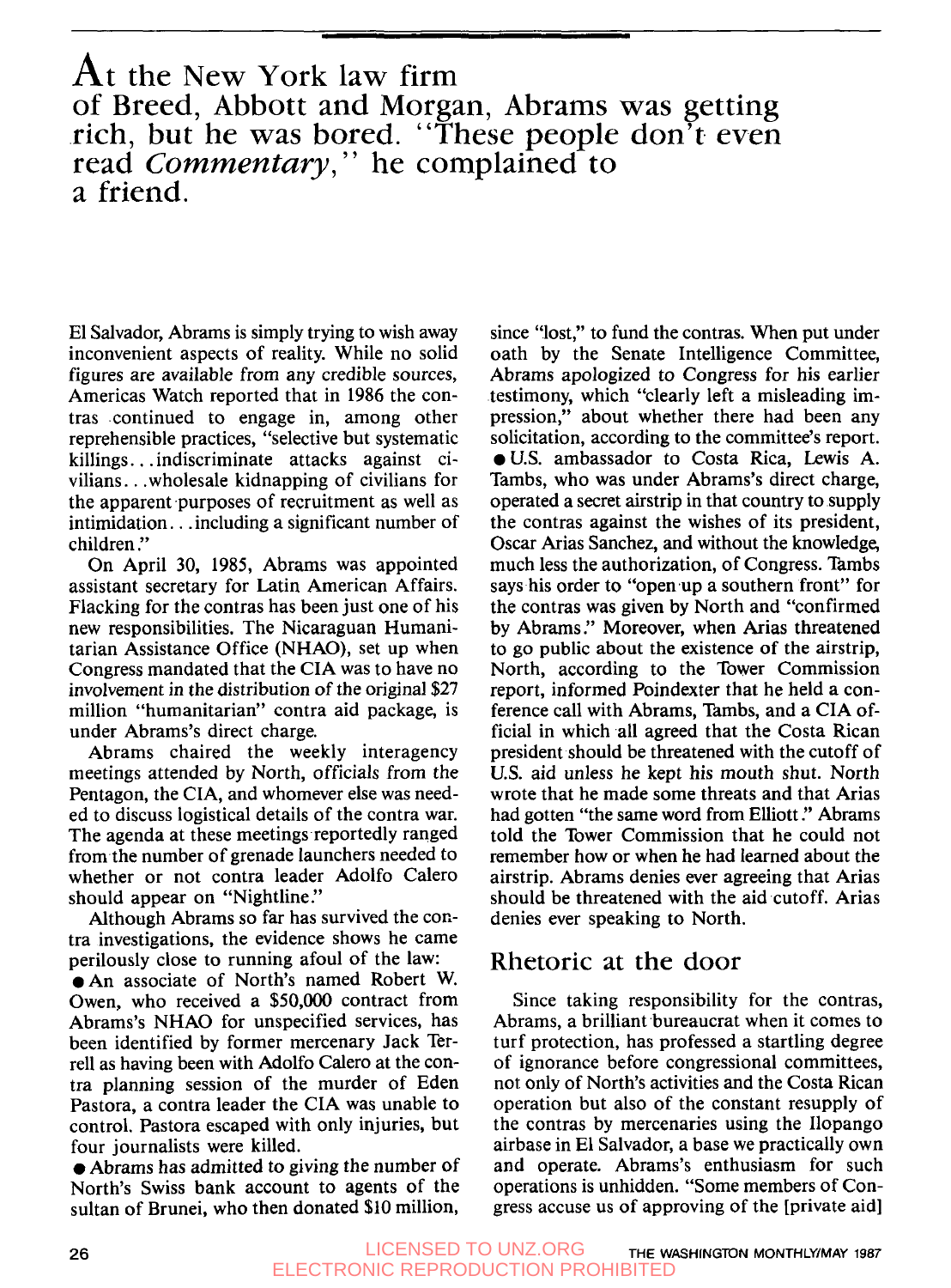with a wink and a nod," he has explained. "A wink and a nod, hell. We think it has been fine." Without apology, Abrams told the House Western Hemisphere Subcommittee that NHAO could not account for more than **\$16** million of the original **\$27** million appropriated by Congress. He then instructed his country officers to refuse to cooperate with the General Accounting Office's audit of those funds that had been ordered by Congress.

Abrams has managed to retain plausible deniability regarding the worst aspects of contra funding. "Everybody involved in the [restricted interagency group] knew that Ollie was somehow connected" to contra funding, Abrams, with disarming candor, told the Tower Commission. "I think most of us were careful not to ask lots of questions other than once in a while to say 'Is this okay? Is this stuff legal?' "

But that's not the only reason he's still around. George Shultz likes him, in part because Abrams buys the secretary a measure of good will from the right wing. Abrams is also a capable politician. A man with a moderate past, Abrams knows to leave his vituperative neoconservative rhetoric at the door when lobbying moderate congressmen who have been the key to continued contra aid. Yet that same rhetoric has also given him leverage with conservatives in Washington, and with the squabbling egos in the contra high command.

### **Cracking liberals**

For all his rigid ideology and political arrogance, I must admit that I could not help liking Abrams when I interviewed him. He is clearly dedicated to what he considers a just cause and, as much as anyone in the administration, has put himself and his political future on the line in support of that cause. But his zealotry in fighting those he has deemed communists, socialists, liberals, or whomever the enemy happens to be at the moment, has blinded Abrams. Honest disagreements about means and ends are no longer possible Intellectual arguments are judged not on principle but on their usefulness as tactics in the ultimate struggle.

Rather than acknowledge that criticisms of his policy might derive from differences on how to contain the Sandinista revolution or whether or not the **U.S.** has any right to intervene in Nicaragua, Abrams regularly refuses to appear publicly with those who would question his policies' ends. The motive is not fear; Abrams is a skilled debater and could certainly hold his own. But by refusing to countenance them as opponents, he helps eliminate dissident views from the public dialogue.

Abrams complained to me that the "liberal establishment line" had, until recently, considered the president's SDI program to be "madness" and the contra policy to be "wrong ." "But now," he observed, "they're cracking ." Who, I asked, is the liberal establishment? " *The Washington Post, The New York Times, Time, Newsweek,* the **TV**  networks," plus a few Democratic politicians and some academics, in other words, the same journalists Abrams described in **1984** as "simply yesterday's peace activists in somewhat more decorous garb." "It is not surprising," he noted, "that their view of the world is distorted by a seemingly invincible anti-Americanism on the one hand, and by a profound reluctance to criticize America's adversaries on the other." The SDS is back, only they've changed their initials to CBS, NBC, and ABC.

In the middle of last summer, while the administration was secretly diverting funds to arm the contras, Abrams gave a speech to the Inter-American Defense College. He told his audience, "Overreaction will only discredit us. We must guard against fighting the enemy indiscriminately with an excess of zeal or an excess of force. To lose sight of the values we defend is to help our enemies!" Well said.

**The remains of victims** of **a massacre in El Salvador were observed by correspondents from three major newspapers, the Catholic Church, and**  Americas Watch. Yet Abrams said the massacres<br>
"
never happened."